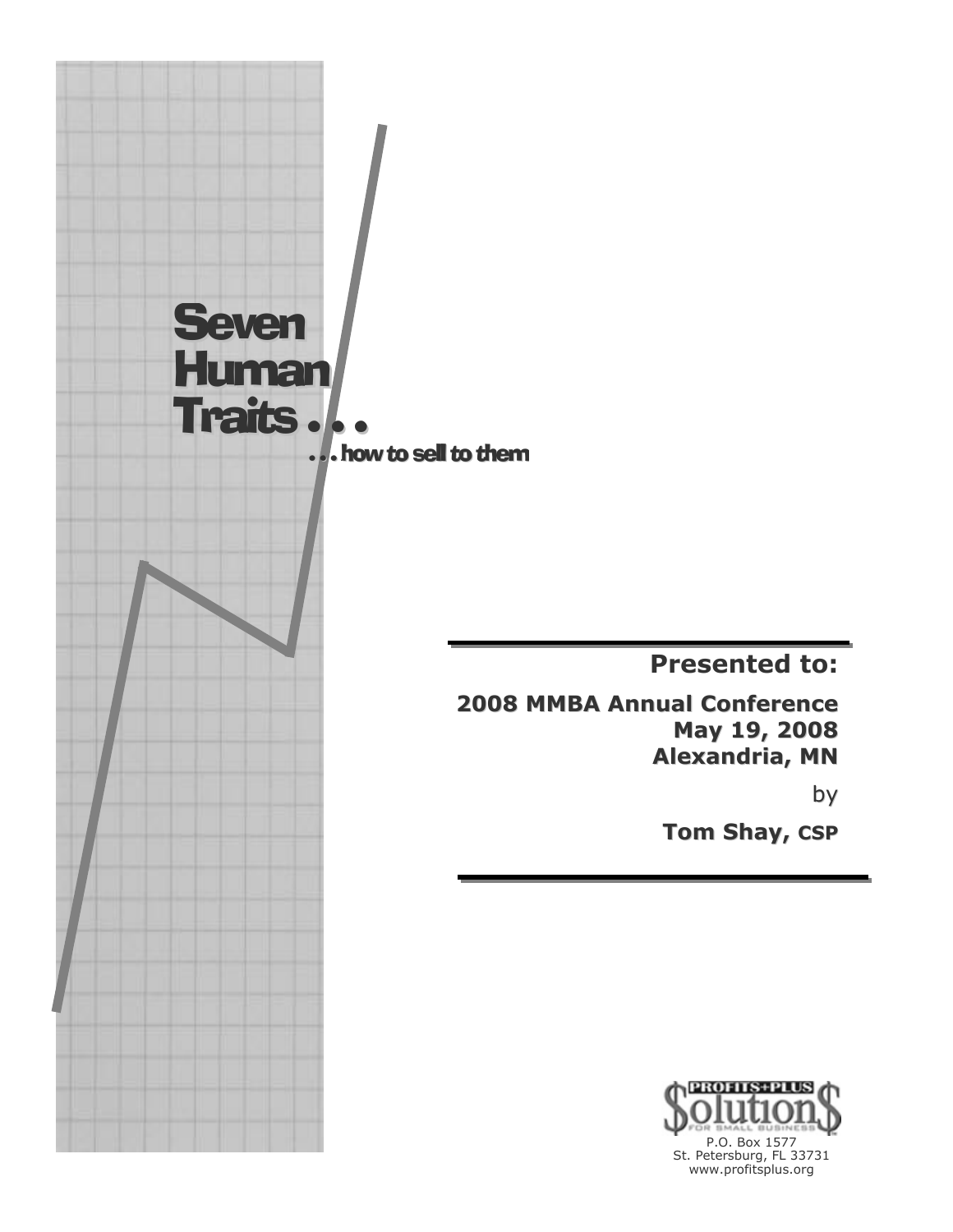## **Seven Human Traits how to sell to them**

- 1. We insist on being able to make a choice
- 2. We pursue our wildest dreams
- 3. We are obsessed with bigger, more, and greater
- 4. We are always looking for ways to save time
- 5. We are quick to forget a mistake that someone makes
- 6. We are always looking for ways to improvise
- 7. We always want the latest

With reference to *The Stuff Americans Are Made Of* by Josh Hammond and James Morrison



 How to Put Sizzle on Your Sales Floor Page 2 of 2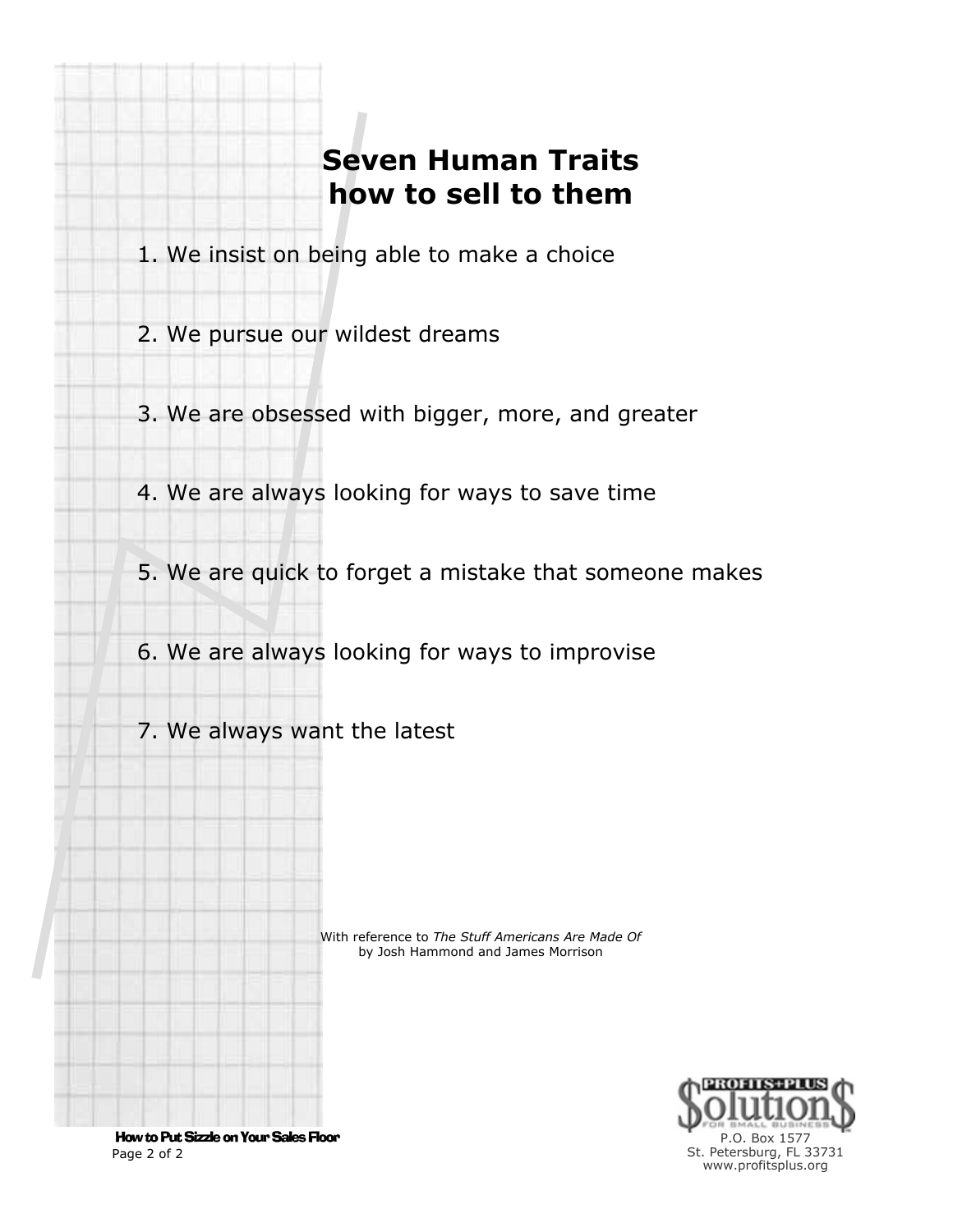|                                                                                                                                                       | Today's prices reflect a 20-percent savings off regular prices!           |      | Resources Order Form                            |                                                                                                                                |       |
|-------------------------------------------------------------------------------------------------------------------------------------------------------|---------------------------------------------------------------------------|------|-------------------------------------------------|--------------------------------------------------------------------------------------------------------------------------------|-------|
|                                                                                                                                                       | Tom and co-author Rick                                                    |      |                                                 | Create and see each                                                                                                            |       |
|                                                                                                                                                       | Segel offer 251<br>strategies for                                         | \$15 | <b>NEZ</b><br>ASHFLOW                           | of your next 12<br>financial statements.                                                                                       | \$25  |
|                                                                                                                                                       | increasing business<br>w ith retailers.                                   |      |                                                 | (Includes a disk for<br>computer installation.)                                                                                |       |
|                                                                                                                                                       | Advertising and<br>promotion ideas that                                   | \$8  |                                                 | Advertising and<br>promotion ideas that                                                                                        | \$8   |
| Ideas book #1                                                                                                                                         | have been proven to<br>w ork at little or no cost.                        |      | Ideas book #3                                   | have been proven to<br>w ork at little or no cost.                                                                             |       |
|                                                                                                                                                       | Business-building and<br>managing ideas to                                | \$8  |                                                 | Business-building and<br>managing ideas to                                                                                     | \$8   |
| Ideas book #2                                                                                                                                         | increase profits and<br>reduce expenses.                                  |      | Ideas book #4                                   | increase profits and<br>reduce expenses.                                                                                       |       |
|                                                                                                                                                       | A collection of 50 of the<br>best of Tom Shay's<br>columns from 65+ trade | \$15 | <b>What does</b>                                | A second collection of<br>50 of the best Tom Shay<br>columns from 65+ trade<br>journals and magazines.<br>(PDF format on a CD) | \$15  |
|                                                                                                                                                       | journals and magazines.<br>(PDF format on a CD)                           |      |                                                 |                                                                                                                                |       |
|                                                                                                                                                       | 29 posters providing<br>inspiration, education,<br>and motivation         | \$15 |                                                 | This deck of cards<br>creates an interactive                                                                                   | \$15  |
|                                                                                                                                                       |                                                                           |      |                                                 | event for employees to<br>learn how to w ork<br>better w ith customers.                                                        |       |
| <b>AMP</b>                                                                                                                                            | Make your annual<br>advertising, marketing                                | \$30 |                                                 | Screen savers for your<br>PC containing photos of                                                                              | \$15  |
|                                                                                                                                                       | and promotional plans-<br>guaranteed to keep you                          |      |                                                 | store displays and the<br>best ideas from the                                                                                  |       |
| Calculator                                                                                                                                            | on budget and on task!                                                    |      | <b>EXTRAS</b>                                   | Pow er Promoting books                                                                                                         |       |
|                                                                                                                                                       | CD Audio copy of                                                          |      |                                                 | Video Store Review -                                                                                                           |       |
|                                                                                                                                                       | today's presentation<br>session. Session date:                            | \$15 |                                                 | Provide us w ith a video<br>and audio commentary                                                                               | \$775 |
|                                                                                                                                                       |                                                                           |      |                                                 | of your business and<br>w e'll provide a report                                                                                |       |
|                                                                                                                                                       | Title of presentation:                                                    |      |                                                 | filled w ith suggestions<br>for improvements.                                                                                  |       |
|                                                                                                                                                       |                                                                           |      | VALUE PACKAGE                                   |                                                                                                                                |       |
| Get the complete 12-piece set of Profits+Plus Tools w hich includes:<br>· EZ Cashflow ™ · How to become the<br>· All 4 Idea Books<br>Preferred Vendor |                                                                           |      |                                                 | · Pow er Posters Collection<br>· Pow er Promoting PC                                                                           | \$175 |
|                                                                                                                                                       | Big Deal Cards<br>AMP Calculator                                          |      | · What does Tom say?<br>What else does Tom say? | <b>Screen Savers</b>                                                                                                           |       |
|                                                                                                                                                       |                                                                           |      |                                                 | EACH ITEM SOLD WITH A GUARANTEE TO MAKE YOU MONEY!                                                                             |       |
| Name:                                                                                                                                                 |                                                                           |      | <b>Business Name:</b>                           |                                                                                                                                |       |
| Address:                                                                                                                                              |                                                                           |      | City, State, ZIP:                               |                                                                                                                                |       |
| Phone $#$ :                                                                                                                                           |                                                                           |      | e-mail Address:                                 |                                                                                                                                |       |
| Credit Card #:                                                                                                                                        |                                                                           |      | <b>Expiration Date:</b>                         |                                                                                                                                |       |
| Signature                                                                                                                                             |                                                                           |      | Today's Date:                                   |                                                                                                                                |       |
| via e-mail FREE!                                                                                                                                      | Please send me the monthly e-ret@iler                                     |      |                                                 |                                                                                                                                |       |

**The Communication** 

P.O. Box 1577 St. Petersburg, FL 33731 www.profitsplus.org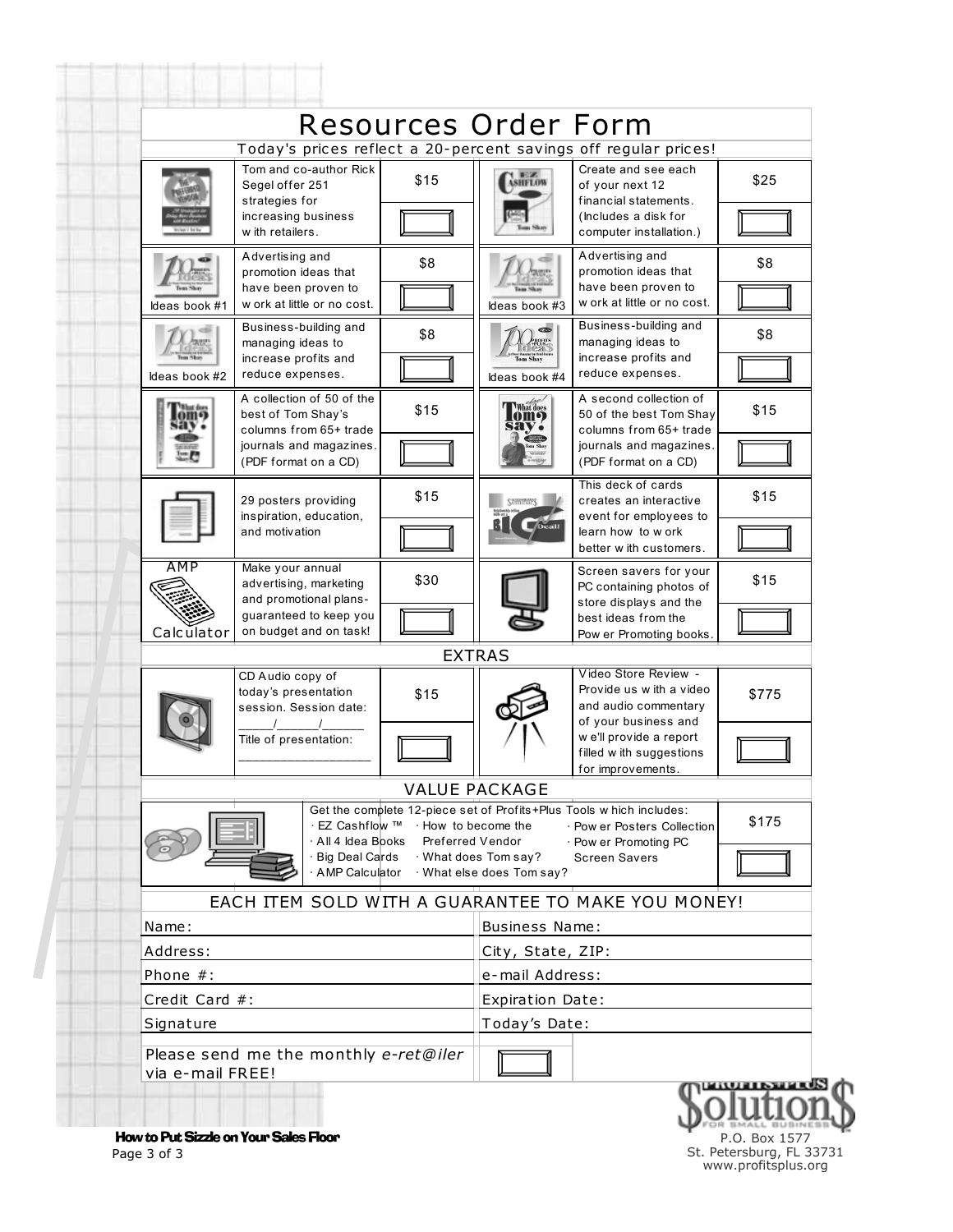## **BONUS ARTICLE**



Sales of items that have the logos or mascots of the universities that have won a national championship in the past year are in hot demand. Some of the people who are buying this merchandise are steadfast fans, while others are the "Johnny-come-lately" type.

Kids use the term "frontrunners" to describe other kids who have suddenly decided to become fans of a championship or popular team. This newly popular team has done something to greatly enlarge its fan base.

Frontrunning is also apparent in the retail marketplace. For example, mail-order catalog specialists *L.L. Bean* and *Land's End* have become household names. Among department stores, *Nordstrom* is known for its legendary service. Attend almost any tradeshow, and you can usually spot the current frontrunner manufacturer or wholesaler by the manner in which it has presented itself.

People want to do business with frontrunners because they traditionally make such an effort to take care of their customers. Creativity in marketing is crucial if you want to join the ranks of the frontrunners. Look around your business and decide how a creative surge can benefit it. Ask yourself the following:

Will your employees (your "team")—or the physical appearance of your facility—benefit? What is the state of your various departments? Have you recently updated your selection of merchandise and the services that you offer? How will your efforts benefit customers?

Rearrange your duties and your team's duties to accomplish the objectives you've laid out. Come into the business earlier and leave later. Make the extra effort and let team members know that a sacrifice is being made to make a difference.

If you decide your facility doesn't need a creative touch, keep in mind that facilities without a positive attitude also seem to have a way of standing out. There are few longterm employees, there is no "snap" in the appearance of the facility (it always looks the same), and customers are there because of need—not want.

There will probably also be a need to "gamble" financially. The first gamble that most businesses will think of is to increase inventory levels. If this is necessary, begin with the department or product line that has shown the most growth within the past couple of years.

Prepare for the unexpected, such as unseasonably warm weather early in the season. Empowering employees with the right kind of knowledge to help your business through such a crunch time strengthens the business team while serving customers. By meeting with your staff, outlining the problem and opportunity, and demonstrating your willingness to give "frontrunner" service, your team members will be excited about this commitment to excellence.



 How to Put Sizzle on Your Sales Floor Page 4 of 4